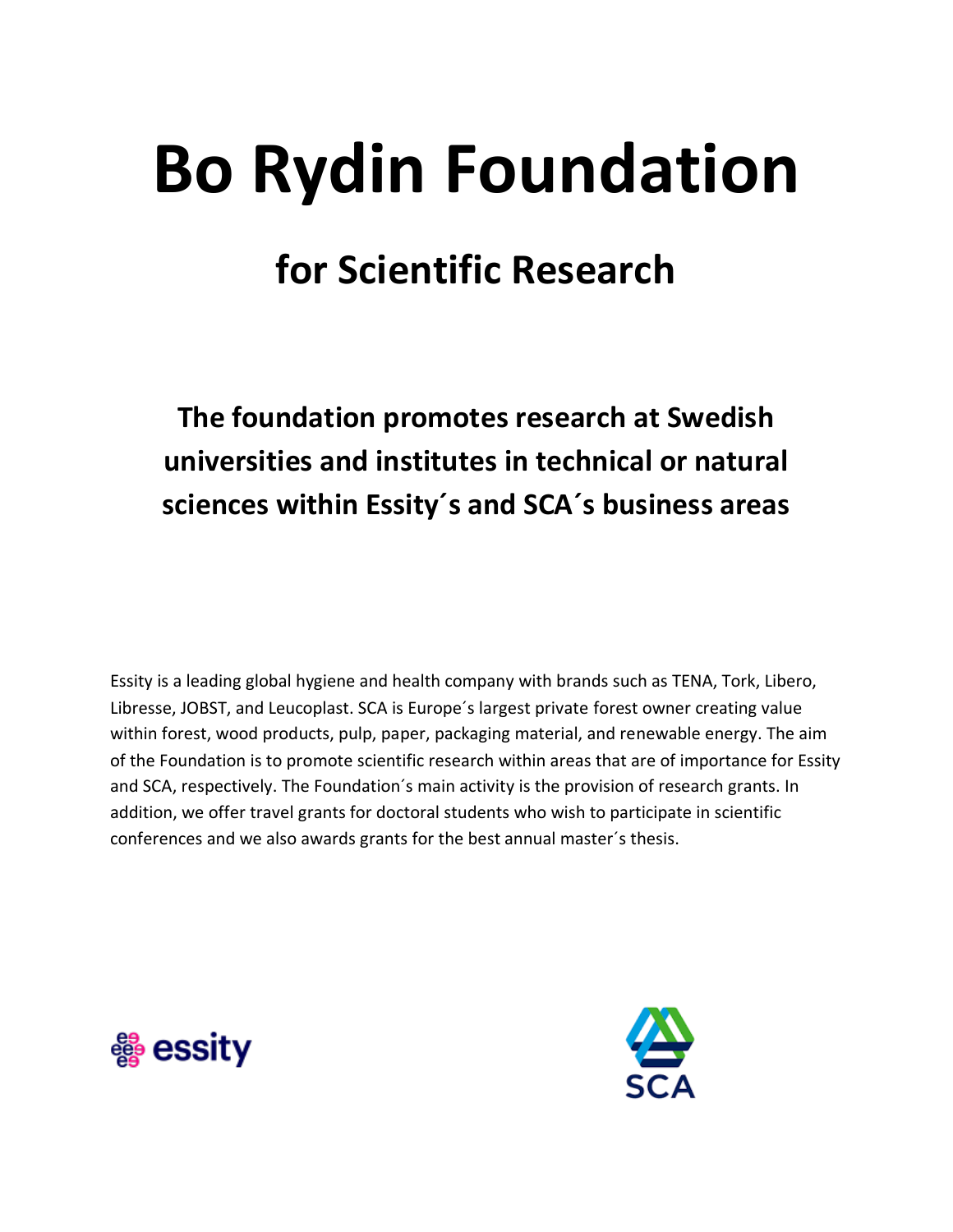#### **Business areas**

**Essity** has three business areas; Personal Care, Consumer Tissue, and Professional Hygiene. Essity is a leading global player in Personal Care and the offering includes Incontinence Products and Solutions, Feminine Care, Baby Care, Cleaning and Skin Care products and Medical Solutions. We offer a broad range of personal absorbing products together with skincare products, wet wipes and lotions. In Medical Solutions Essity offers products and services in wound care, vascular and orthopedics. The products are sold under Essity´s global and regional brands, such as, TENA, Libero, Libresse, Nosotras, Saba, Jobst and Leucoplast and under retailers´ brands.

Essity is the world´s largest supplier of products and solutions within the market for Professional Hygiene under the global Tork brand. Essity´s offering includes complete hygiene solutions, including toilet paper, paper towels, napkins, hand soap, hand lotion, hand sanitizers, dispensers, cleaning and wiping products, sensor technology, service and maintenance.

The core of **SCA´s** business is the forest, 2.6 million hectares in northern Sweden. Around this unique resource, SCA has built a well-developed value chain based on renewable raw material from own and others´ forests. SCA offers paper for packaging, pulp, wood products, renewable energy, services for forest owners and efficient transport solutions. SCA welcomes research applications in prioritized areas like solid wood, forest management, pulp technology, paper physics, fiber chemistry and biorefinery.

### **Research Board**

Our Research Board ensures scientific quality and determines which research projects should be funded. The Research Board members are:

Honorary Doctorates **Bo Rydin**, chairman Professor **Per-Ove Bäckström**, former Swedish University of Agriculture, Umeå Professor **Thomas Hjertberg**, former Borealis AB, Stenungsund Professor **Gunilla Jönson**, former University of Lund, Lund Director **Jerker Karlsson**, former SCA Forest Products AB, Sundsvall Associate Professor **Anita Teleman**, RISE Bioeconomy, Stockholm

Secretary and contact person: Associate Professor **Rolf Andersson**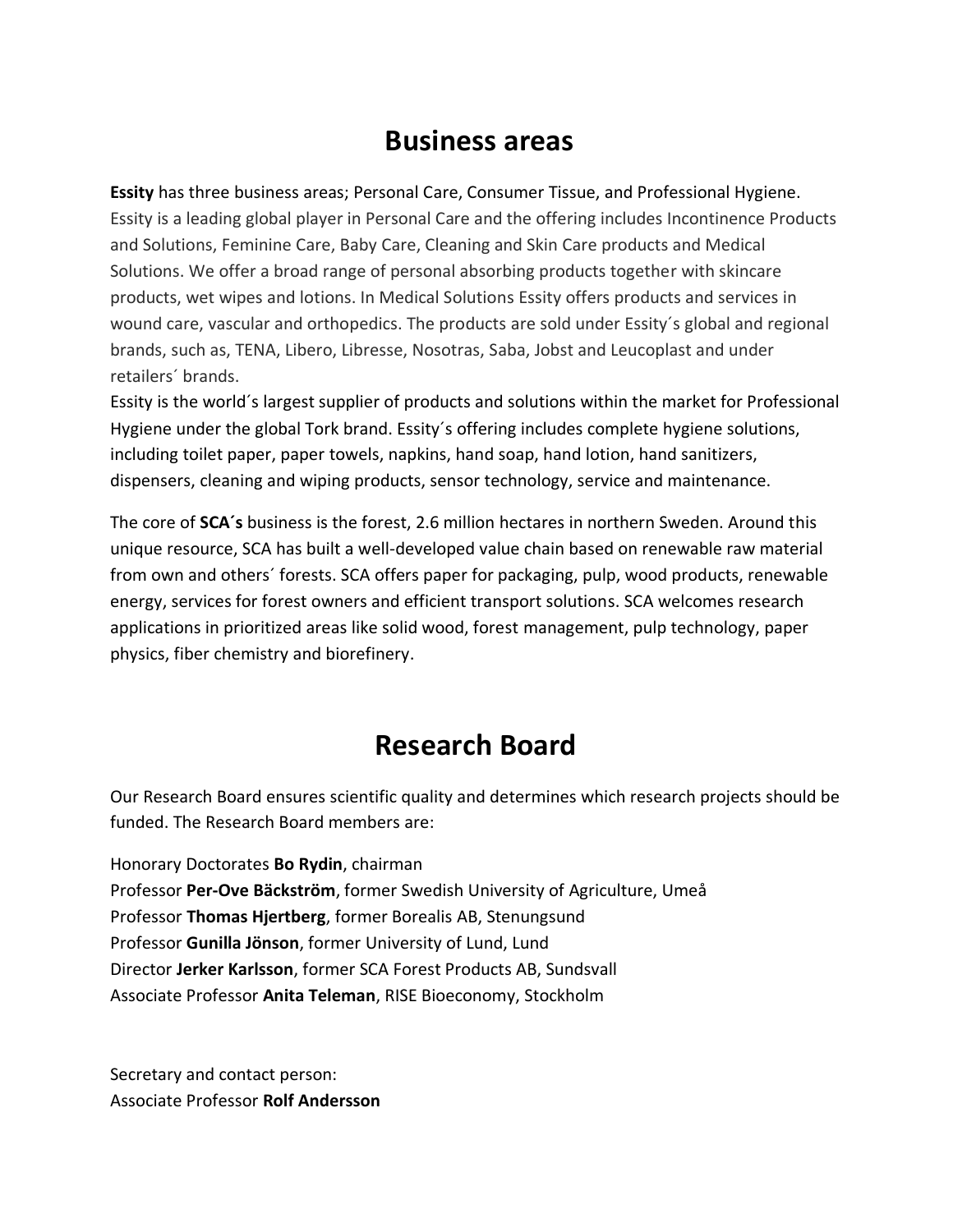### **Research Grants**

Research applications of high scientific quality will be granted provided that the scientific area is aligned with Essity´s and SCA´s prioritized areas. Besides, the Foundation can support scientific conferences and establishment of new professorships. A typical research project has a budget within 2 MSEK. We have a positive attitude towards co-financing with other fundings. Overhead costs can be included in the budget. We don´t have any special application forms.

Applications should include:

- Description of the project (title, summary, background, research goal, expected results, outline, time schedule and budget)
- Participants (project manager, staff, partners)
- Contact information and a short CV (maximum one page) for main applicant

Applications for research projects shall be sent electronically to [rolf.andersson@essity.com](mailto:rolf.andersson@essity.com) at the latest on September 30<sup>th</sup>. The Research Board has its annual decision meeting late November and applicants will receive a decision about two weeks after the meeting.

### **Travel Grants**

The Foundation awards individual travel grants which support doctoral students to actively participate in scientific conferences in areas which the Foundation supports. Applications shall be mailed and are evaluated as they are received. They should include:

- Short information about the doctoral project including relevance for Essity's or SCA's business areas
- Short description of the conference
- Justification for participation including in which way the applicant will be active
- Budget
- Contact information